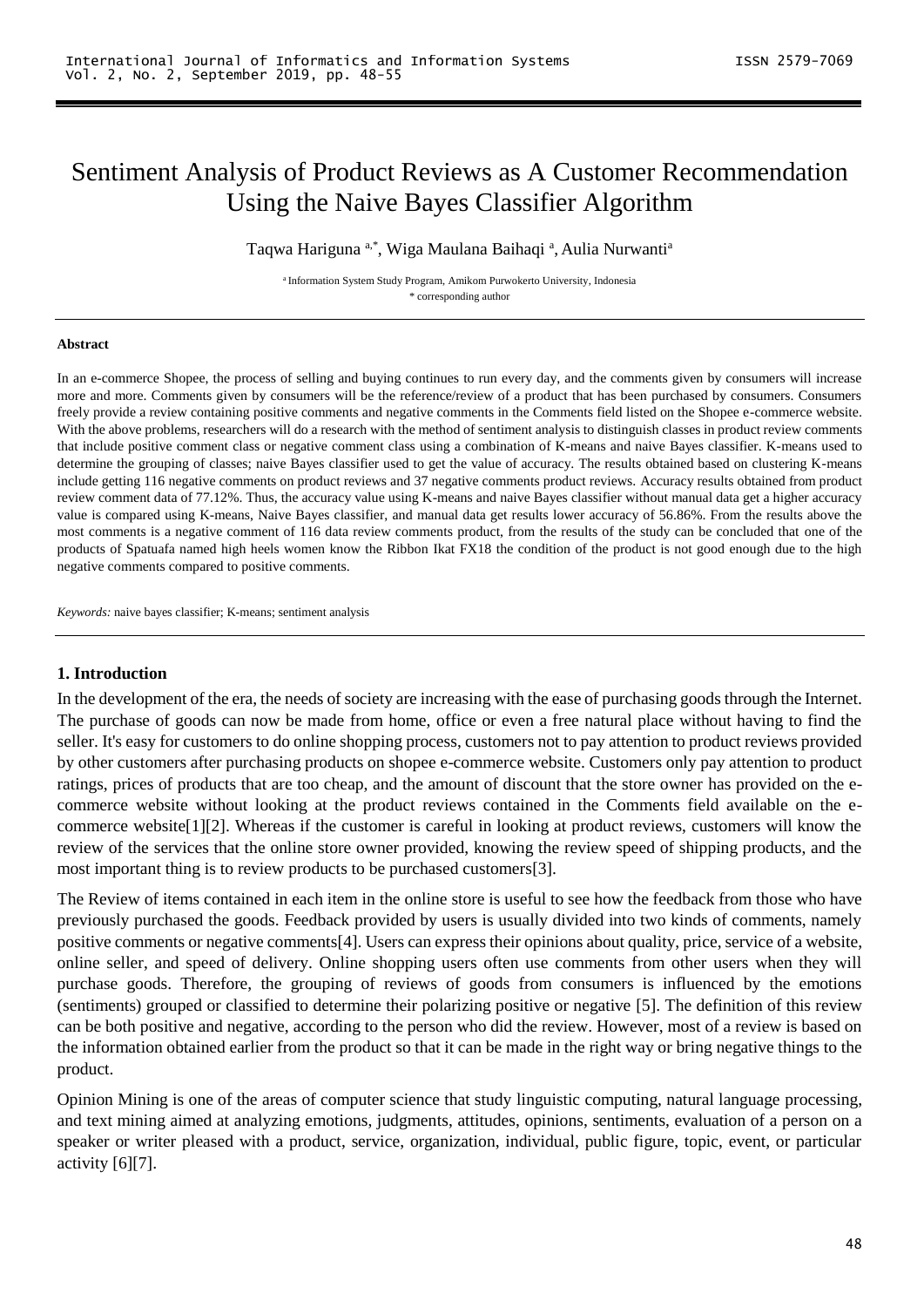In the application of data mining, There is a text mining process to conduct decision-making analysis. To analyze customer comments on positive and negative sentiments, several methods can be used in the analysis process. In sentiment analysis, the method used is a classification method using the Naïve Bayes algorithm. Data Mining is the mining or discovery of new information by looking for specific patterns or rules from a massive amount of data [8]. Text Mining is not a function, but a collection of various functions combined and referred to as Text mining functions. The main functions of text mining include Searching, information Extraction, categorization, summarization, prioritization, Clustering, information Monitor and Question & Answer [9].

The method used is the classification method using the Naïve Bayes algorithm. The process of this research uses the combination of K-means and the algorithm of naive Bayes classifier. K-means is used to distinguish the class review comments of a product into a positive comment class or a negative comment class. While the naive Bayes classifier algorithm is used to derive the accuracy value of positive comment data and negative product reviews. The Naive Bayes classifier method is considered a potentially useful method for classifying data from other classification methods in terms of accuracy and computation [10][11].

### **2. Method**

This research method is used through 5 (five) data processing processes, namely data collection, pre-processing data, clustering K-means, data Classification, and data evaluation, and subsequent withdrawal conclusions, as in Figure 1.



**Fig. 1.** Research Flowchart

Figure 1 shows a scheme of research concepts, and the following will be explained for each of them:

- 1. In this study, secondary data was taken based on the product review on a shopee e-commerce website. The way the research data is done by copying product comments based on the product review. The steps taken to retrieve the research data are, go to the Shopee e-commerce website, then find the product to be analyzed in the search field, look for a product that contains a lot of positive and negative comments, then look at the comments section, copy customer comments one by one then paste the comments into Notepad++, if you have obtained the data research, save the research data into. txt format.
- 2. In this process, the data obtained will be performed preprocessing stage to select usable data and remove unnecessary data for stages of analyzing data. There are several stages in preprocessing techniques, such as case folding, tokenization, filtering, and stemming.
	- a. Case Folding is the stage for converting all the letters in a document to lowercase (lowers case).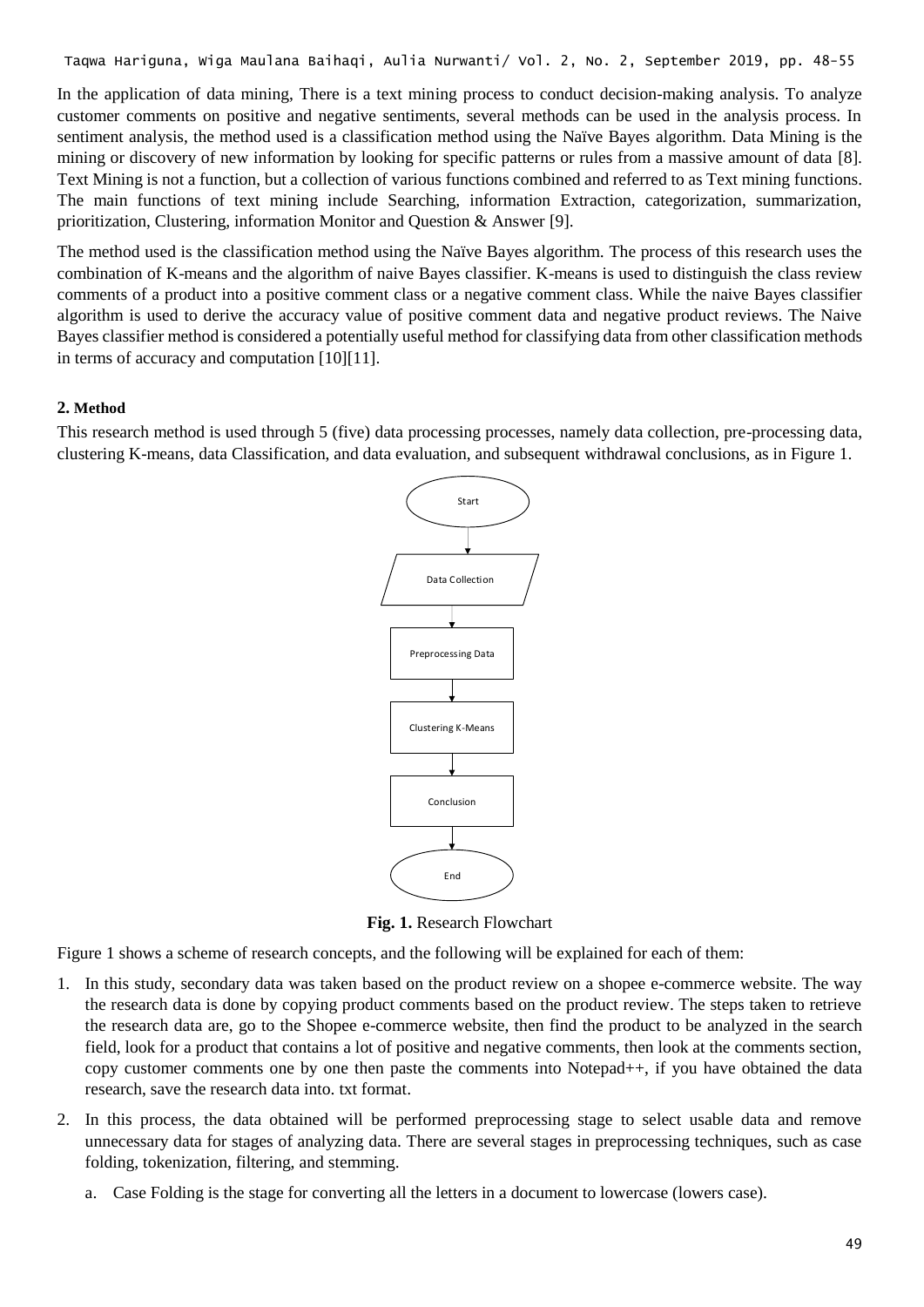- b. Tokenizing is the cutting phase of the input string based on each word that follows it. Tokenizing is also used to remove some characters that are considered punctuation marks.
- c. Filtering is the stage of taking the crucial words of tokenizing results using recognized removal (removing the less important words). Stop word is an undescriptive word that can be simplified.
- d. Stemming is a process of normalization in system Information retrieval used in finding root words in a document or term regarding specific rules [12][13].
- 3. Clustering of K-Means algorithm

In the process of clustering, the K-means is a process to categorize product review comments, including positive classes or negative classes. In this process, the review of the reviewed product is processed using the help of a specific value or membership degree by using the K-means algorithm to determine the positive and negative comments on the product review. The initial step of the K-Means algorithm is to determine the center of each cluster, which is almost a type, then called a centroid. Centroid can be determined randomly. Then calculate the distance between each cluster against the existing centroid, then group each cluster based on the closest distance from each Centroid object. Then recalculate the centroid, do this repeatedly until the centroid position does not move again[14].

4. Data Classification and Evaluation

In the classification process, using the Naïve Bayes classifier algorithm. Naïve Bayes Classifier makes a dominant assumption (naïf) to the independence of each class. Naïve Bayes Classifier is used to obtain the accuracy results of the comment data taken from the Shopee e-commerce website and is used to classify the positive and negative comments of the product review from the comments data that has been obtained.

The evaluation process conducted based on the category of positive comments and negative product reviews using the help of the confusion matrix to determine the accuracy value, the precision value, and the F-measure value, the recall value[15].

5. Withdrawal of conclusion

The next stage is the withdrawal of the final result conclusion. In this stage, the author undertook the results of the research. Withdrawing conclusions based on the outcome of the positive class and the negative class of the product review comment data obtained in the K-means process, as well as the final calculation using the confusion matrix, include accuracy value, precision value, F-measure value, and recall rate obtained using naïve Bayes classifier algorithm.

# **3. Results and Discussion**

# 4.1. Data Collection

In this study, the data to be used is secondary data, which is the data obtained in this study based on positive comments and negative reviews of Indonesian-language products on the e-commerce website. The dataset used in the study amounted to 153 comment data.

# 4.2. Pre-processing Stage

a. Case Normalization is the phase of converting sentences to lowercase. At this stage, the dataset will be checked per sentence to change the sentence to lowercase.

| No. | Data prior to Case<br><b>Normalization Process</b>                                      | Data after Case normalization<br>process                                             |
|-----|-----------------------------------------------------------------------------------------|--------------------------------------------------------------------------------------|
| 1.  | barang yang datang beda<br>sekali sama yang di<br>gambar customer amat<br>sangat kecewa | barang yang datang beda sekali sama<br>yang di gambar customer amat<br>sangat kecewa |

|  | Table 1. Example of the Case normalization process (lowercase) |
|--|----------------------------------------------------------------|
|  |                                                                |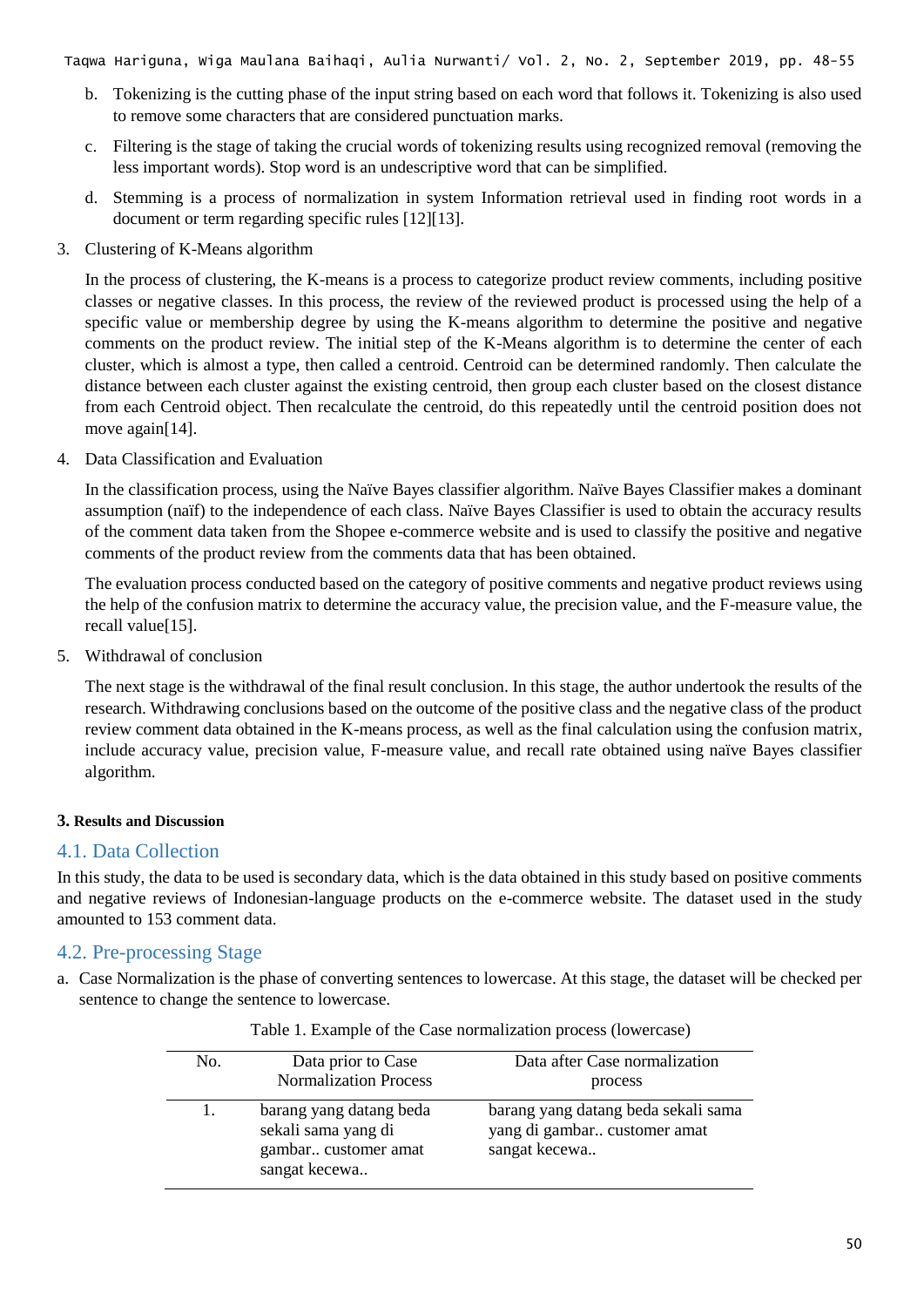b. Tokenization is a phase of solving text that can be a sentence, a paragraph, or a document, to be a token or a specific part based on each word that follows it.

| No. | Data prior to tokenization<br>process                                                   | Data after tokenization process                                                                                                       |
|-----|-----------------------------------------------------------------------------------------|---------------------------------------------------------------------------------------------------------------------------------------|
| 1.  | barang yang datang beda<br>sekali sama yang di<br>gambar customer amat<br>sangat kecewa | "barang", "yang", "datang", "beda",<br>"sekali", "sama", "yang", "di",<br>"gambar", "customer", "amat",<br>"amat", "sangat", "kecewa" |

Tabel 2. Examples of tokenization processes

c. Filtering (Stopword) is the process of eliminating frequently appearing words but does not affect sentiment analysis. Examples of recognized are "dan", "di", "dari", "yang", "ke" and so on.

| No. | Data before the Stopword<br>process                                                     | Data after the Stopword process                         |
|-----|-----------------------------------------------------------------------------------------|---------------------------------------------------------|
|     | barang yang datang beda<br>sekali sama yang di gambar<br>customer amat sangat<br>kecewa | barang datang beda sekali sama<br>gambarcustomer kecewa |

Tabel 3. Example of Filtering Process

d. Stemming is the process of eliminating all the words that exist in the word to be a basic word. For example, namely meng-, me-, kan-, di-, pe-, peng-, etc. Stemming aims to reduce variations of words that have the same base word.

|     | Tabel 4. Example of Stemming Process                                                   |                                                                         |  |  |
|-----|----------------------------------------------------------------------------------------|-------------------------------------------------------------------------|--|--|
| No. | Stemming Data before process                                                           | Data after Stemming process                                             |  |  |
|     | Goods that come different from<br>the same thing in the picture.<br>Very disappointed. | The goods come different once<br>the picture. Customer<br>disappointed. |  |  |

# 4.3.Clustering of K-Means algorithm

In the next stage of the product review, comment data in Microsoft Excel is inserted in the rapid miner process. Process Clustering uses 2 clusters consisting of cluster 0 and cluster 1 that explains that cluster 0 is a negative comment and cluster 1 is a positive comment. The results obtained in the clustering process, among others, are cluster 0 amounting to 116 data comment product reviews, and cluster 1 amounted to 37 product review Comment data.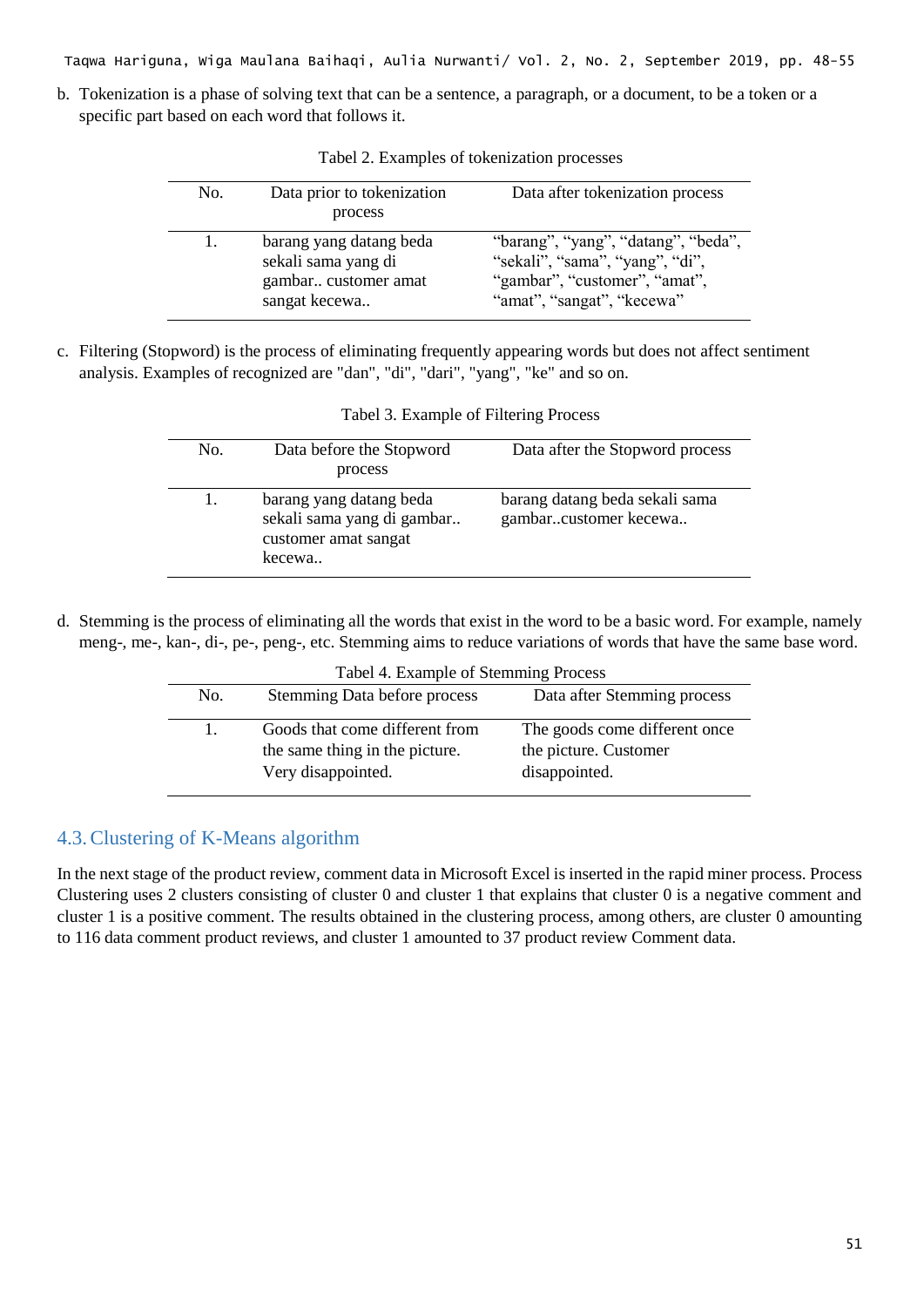

**Fig. 2.** Results Process Clustering K-means by System

The Data that has been obtained in clustering K-means is reprocessed manually to improve the product review, comment class. The results obtained in this process include cluster 0 amounting to 89 comment data, and cluster 1 amounted to 64 comment data.



**Fig. 3.** Manual Process of Clustering K-means

The results of the clustering K-means process, indicating cluster 0 has the most product review comments compared to cluster 1 so that many product review sentiments contain negative comments.

The total word used from 153 comments Product Reviews with a total of 596 words consisting of positive and negative comments. The most important word in the clustering process is the most common word that appears. To determine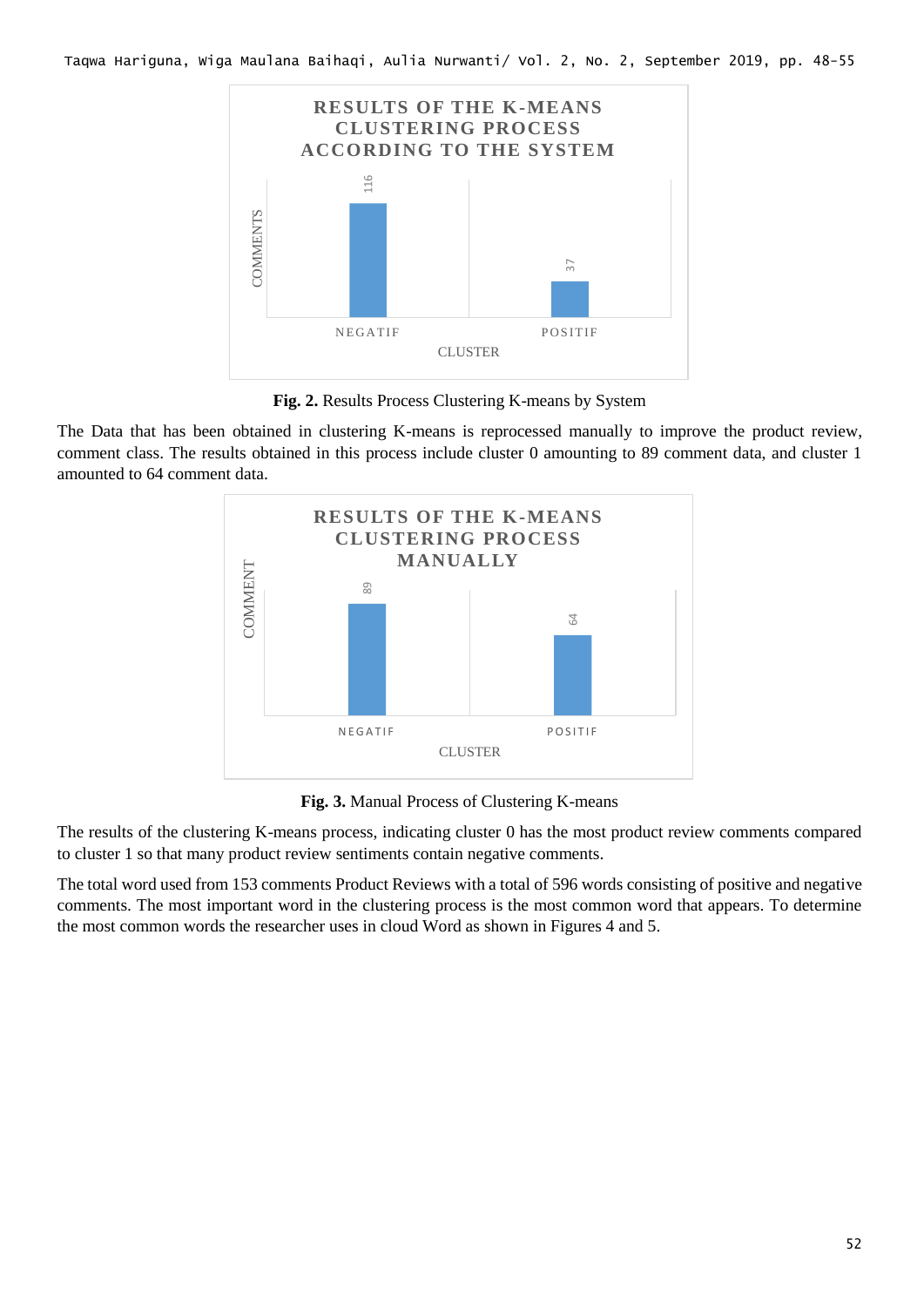# **Fig. 4** Cloud Word Comments **Fig. 5** Cloud Word comments

Cloud word successfully performed and can be analyzed words such as "baik", "produk", "kualitas", is a high-frequency word in providing positive comments product reviews, and the word "baik", "saya", being a high-frequency word in commenting negative comments review.

# 4.4. Data Classification and Evaluation

| Table 5. Evaluation Model |  |
|---------------------------|--|
|---------------------------|--|

| Model                               | Precision | Recall | F-Measure | Accuracy |
|-------------------------------------|-----------|--------|-----------|----------|
| $K$ -means $+$<br>NBC               | 76.82%    | 100%   | 86.89%    | 77.12%   |
| $K$ -means $+$<br>$manual +$<br>NBC | 64.94%    | 56.18% | 71.94%    | 56.86%   |
|                                     |           |        |           |          |

The results of table 5 were shown that after experiments were conducted there were differences between the K-means + NBC model compared to the K-means + manual + NBC model. Where the K-means + Manual + NBC model decreased accuracy value.



**Fig. 6**. Model Evaluation Chart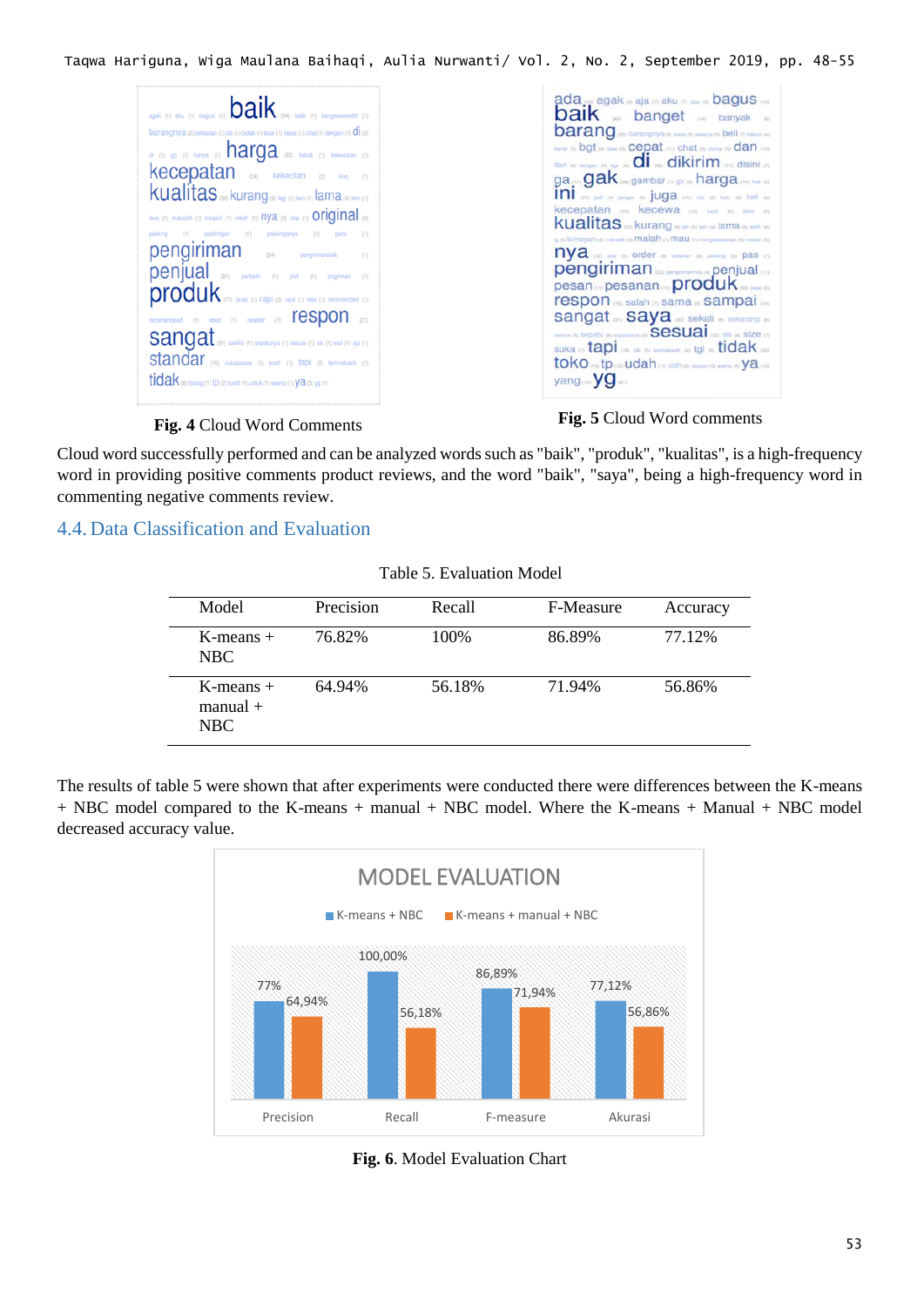Figure 6. Shows the K-means + NBC model received the highest value of the precision value of 77%, recall value of 100%, F-measure 86.89%, and an accuracy value of 77.12%.

### **4. Conclusions**

Based on the results of the research that has been done then it can be concluded that the combination of K-means and naive Bayes classifier (NBC) has successfully analyzed positive comments and negative comments product reviews, but the process of grouping using K-means is not yet fully maximized. Considered not maximum because at the time of class grouping, there is still an error in entering sentences into positive classes and negative classes. For that, it is necessary to have manual assistance to correct the grouping of positive classes and negative classes. The accuracy results obtained from the combination of K-means and naive Bayes classifier without manual amounted to 77.12% while the process is done manually get the accuracy result of 56.86%.

It can be concluded that the results of accuracy using a combination of K-means and naive Bayes classifier without manual get higher accuracy value compared to using a manual process, the highest comment result is on negative comments using K-means and naive Bayes classifier without a manual of 116 comment data product review. With the results of such research can be used as a consideration in the process of purchasing a product in the website of ecommerce Shopee, because the highest comment is a negative comment, it can be concluded that one of the products of Spatuafa named high heels women know the Ribbon Ikat FX18 the condition of the product is not good enough. For customers who want to purchase products to not race on the product rating only, but see a review of customers who have purchased products at Spatuafa. Then from the store Spatuafa to be used as a reference to improve the quality of products that will be marketed in the Shopee e-commerce website. For products that customers buy can satisfy customers.

### References

- [1] Indriati, A. Ridok. "Sentiment Analysis For Review Mobile Applications Using Neighbor Method Weighted K-Nearest Neighbor (NWKNN)". Journal of Environmental Engineering & Sustainable Technology. Malang. 2016.
- [2] B, Liu. 2012. "Sentiment Analysis and Opinion Mining". Synthesis Lectures On Human Language Technologies, 5 (1), 1- 167.
- [3] B, Davies, "Database Systems 3rd Edition", Basingstoke, UK: Palgrave, 2004.
- [4] A. Mustafa, A. Akbar, A. Sultan. "Knowledge Discovery using Text Mining: A Programmable Implementation on Information Extraction and Categorization". International Journal of Multemedia and Ubiquitos Engineering, 4 (2), 183-188. 2009.
- [5] L. S. Ting, A. H. Tsang. "Is Naive Bayes a Good Classifier for Documennt Classification?". International Journal of Software Engineering and Its Aplicatons, 5 (3), 37-46. 2011.
- [6] M. Joshi, H. Vala. "Opinion Mining For Sentiment Data Classification". International Journal of Research in Information Technology, 3 (1), 1-13. 2014.
- [7] L. Agusta. "Comparison algorithm Stemming Porter with Algortitular Nazief & Adriani for Stemming Bahasa Indonesia text document". National Conference of Systems and Informatics. Kns & 109-036. 2009.
- [8] Balazs, J. A., Velasquez, J. D. (2016), "Opinion mining and information fusion: a survey", Information Fusion, 27, 95-110.
- [9] Boynukalın, Z., and Karagoz, P., (2013), "Emotion analysis on Turkish texts", ISCIS 2013, Lecture Notes in Electrical Engineering, Volume 264, pp. 159-168.
- [10]Catal, C., Sevim, U. and Diri, B., (2011), "Practical development of an Eclipse-based software fault prediction tool using Naive Bayes algorithm", Expert Syst. Appl., 38, 3 (March 2011), 2347-2353.
- [11]Celik, H., (2013), "Sentiment analysis for Turkish language", MSc Thesis, Istanbul Kultur University.
- [12]Cetin, M., and Amasyali, F., (2013), "Active learning for Turkish sentiment analysis", INISTA 2013, Albana, Bulgaria, pp.  $1 - 4$ .
- [13]Chalothorn, T., Ellman, J., (2015), "Simple approaches of sentiment analysis via ensemble learning", Information Science and Applications, Lecture Notes in Electrical Engineering, Volume 339, 631-639.
- [14]Demirtas, E., and Pechenizkiy, M., (2013), "Cross-lingual polarity detection with machine translation", Int'l Workshop on Issues of Sentiment Discovery and Opinion Mining, ACM, NY, 8 pages.